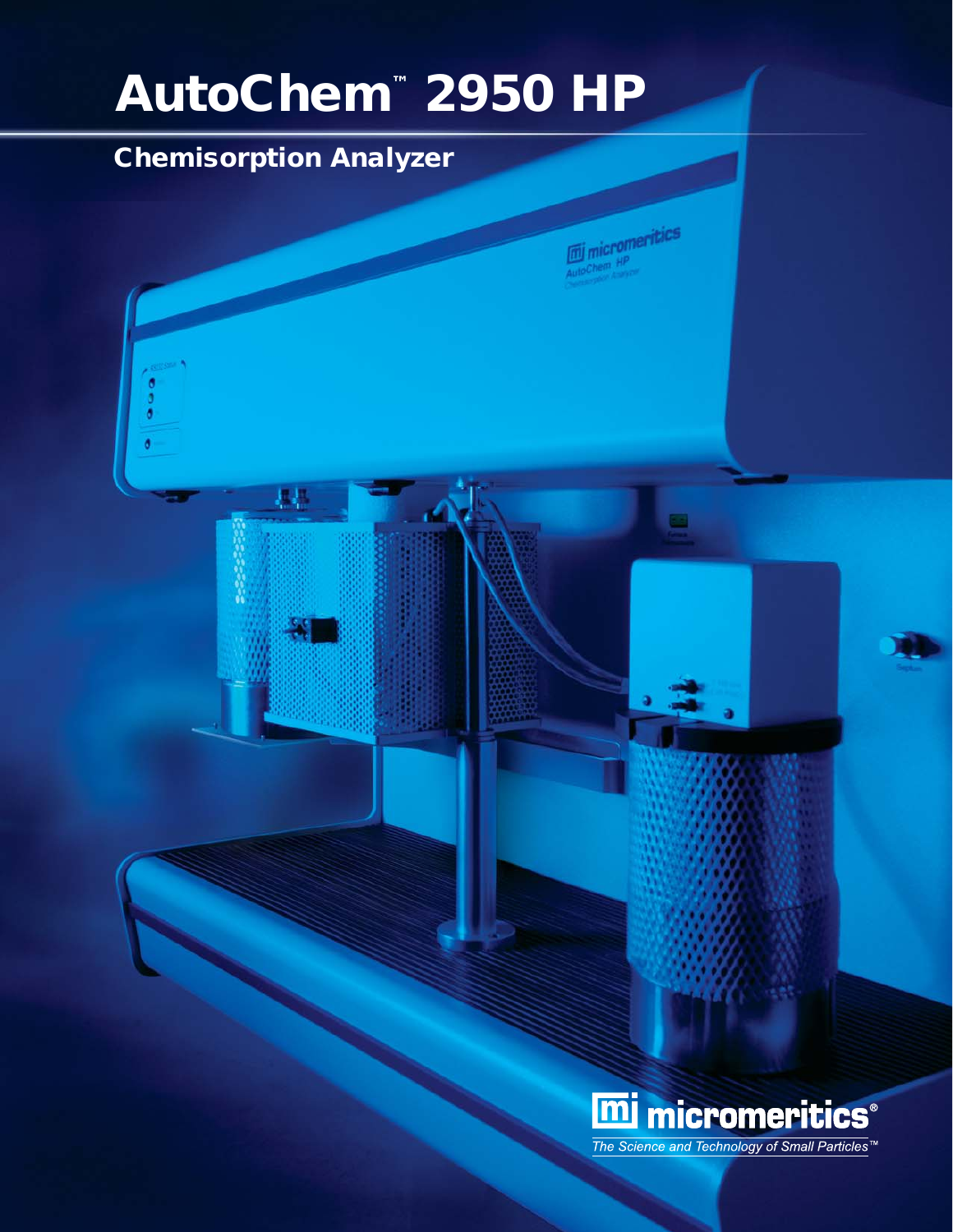# Catalyst Characterization in an Extended-Pressure Environment

## **AutoChem 2950 HP** *Chemisorption Analyzer*

#### Superior Performance Under Extended Pressure

Micromeritics' AutoChem 2950 HP Chemisorption Analyzer is an automated high-pressure catalyst characterization system that is capable of preparing and analyzing samples at elevated pressures up to 1000 psia and at temperatures from -100 to 1100 °C. The instrument can perform a variety of experiments including pulse chemisorption, BET surface area, temperature-programmed reduction (TPR), desorption (TPD), oxidation (TPO), and reaction analyses. Equipped with many of the features of Micromeritics' AutoChem II 2920, the AutoChem HP is suitable for a variety of applications including fuel cell and hydrogen storage research. This microreactor, combined with a mass spectrometer, can also be used to determine product yields and catalytic activity under commercially viable conditions.

The use of a microreactor in the development process is a cost-effective alternative to pilot plants for many development projects. A microreactor is also an affordable option for small start-up companies that cannot afford to invest in a pilot plant to demonstrate their process.

#### Benchtop Microreactor Suitable for a Variety of Applications

- HPTPR (High-pressure TPR) to emulate a commercial activation of a supported metal catalyst
- Fuel cell applications that require reforming hydrocarbon feeds to hydrogen





- Hydrogen storage applications using mixed metal hydrides that change hydrogen capacity as temperature changes – the user can vary hydrogen pressure to determine storage capacity as a function of pressure
- Simple chemical reactions where the product mix changes as a function of pressure – the AutoChem 2950 HP functions as a microreactor at typical process temperatures and pressures, allowing the user to collect reaction data at commercial conditions

## Standard AutoChem 2950 HP Features

- Allows preparation and analysis of sample at pressures up to 1000 psia with built-in safety checks
- Versatile analysis protocol permits complex sequencing and experimental design
- In situ experiments with virtually unlimited steps
- Records pressure as part of the experiment
- Capable of TPD, TPR, TPO, BET, and pulse chemisorption
- Three mass flow controllers and an electronically controlled pressure regulator provide precise gas control
- Twelve gas inlets four each for preparation, carrier, and loop gases
- Stainless-steel sample tubes are capable of withstanding temperatures and pressures well above the system's limits
- An interactive reporting system that includes an extremely versatile graphic user interface allowing custom presentation of results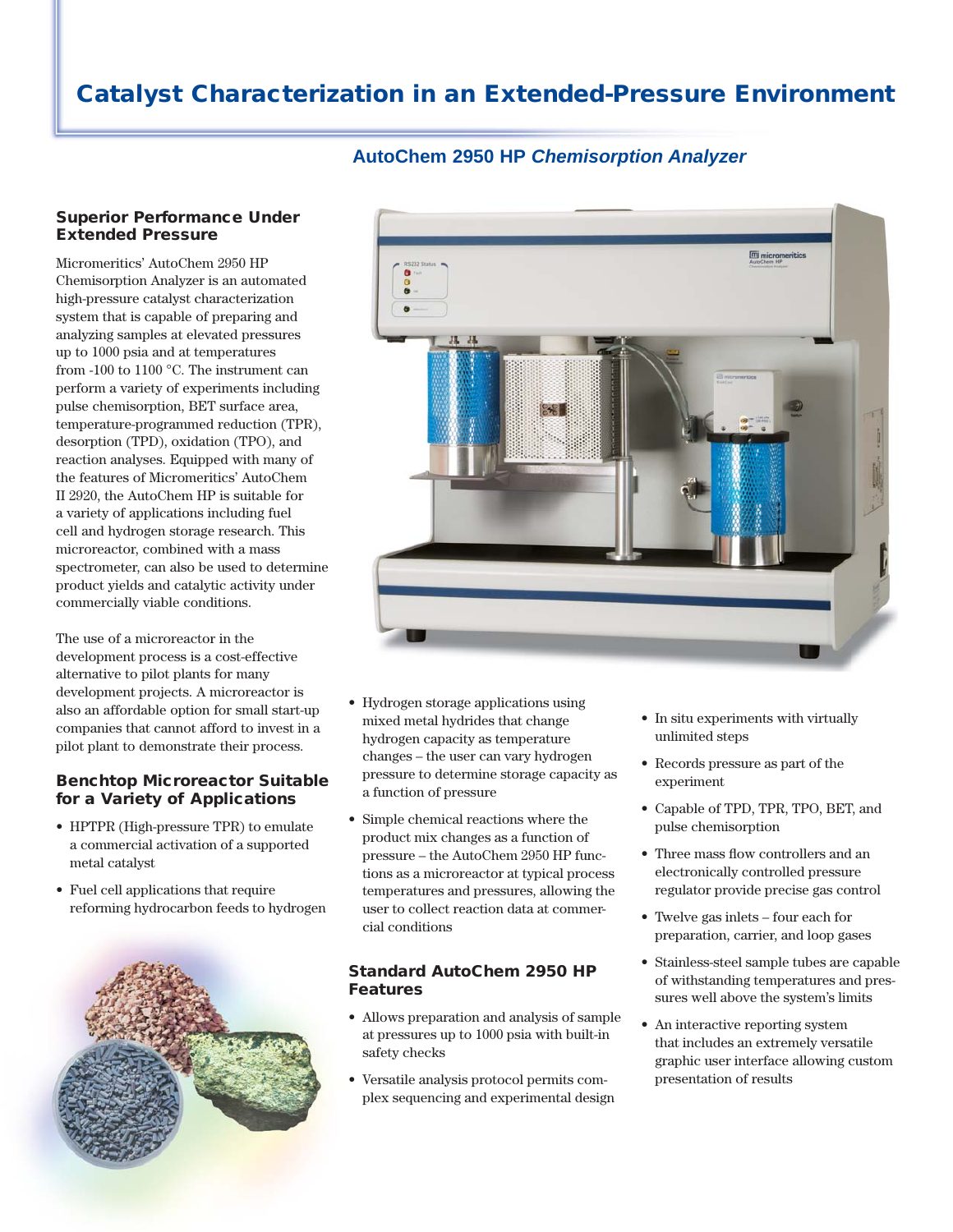### Typical AutoChem 2950 HP Applications

#### **Catalysts**

The active surface area and porous structure of catalysts have a great influence on production rates. Limiting the pore size allows only molecules of desired sizes to enter and leave; creating a selective catalyst that will produce primarily the desired product. Chemisorption experiments are valuable for the selection of catalysts for a particular purpose, qualification of catalyst vendors, and the testing of catalyst performance over time to establish when the catalyst should be reactivated or replaced.

#### **Fuel Cells**

Platinum-based catalysts including Pt/C, PtRu/C, and PtRuIr/C are often characterized by temperature-programmed reduction to determine the number of oxide phases and pulse chemisorption to calculate:

- Metal surface area
- Metal dispersion
- Average crystallite size

#### **Partial Oxidation**

Manganese, cobalt, bismuth, iron, copper, and silver catalysts used for the gas-phase oxidation of ammonia, methane, ethylene, and propylene are characterized using:

- Temperature-programmed oxidation
- Temperature-programmed desorption
- Heat of desorption of oxygen
- Heat of dissociation of oxygen

#### **Catalytic Cracking**

Acid catalysts such as zeolites are used to convert large hydrocarbons to gasoline and diesel fuel. The characterization of these materials includes:

- Ammonia chemisorption
- Temperature-programmed desorption of ammonia
- Temperature-programmed decomposition of alkyl amines
- Temperature-programmed desorption of aromatic amines

#### **Catalytic Reforming**

Catalysts containing platinum, rhenium, tin, etc. on silica, alumina, or silica-alumina are used for the production of hydrogen, aromatics, and olefins. These catalysts are commonly characterized to determine:

- Metal surface area
- Metal dispersion
- Average crystallite size

#### **Isomerization**

Catalysts such as small-pore zeolites (mordenite and ZSM-5) containing noble metals (typically platinum) are used to convert linear paraffins to branched paraffins. This increases the octane number and value for blending gasoline and improves the low temperature flow properties of oil. The characterization of these materials includes:

- Temperature-programmed reduction
- Pulse chemisorption

#### **Hydrocracking, Hydrodesulfurization, and Hydrodenitrogenation**

Hydrocracking catalysts typically composed of metal sulfides (nickel, tungsten, cobalt, and molybdenum) are used for processing feeds containing polycyclic aromatics that are unsuitable for typical catalytic cracking processes. Hydrodesulfurization and hydrodenitrogenation are used for removing sulfur and nitrogen respectively from petroleum feeds. The characterization of these materials includes:

- Temperature-programmed reduction
- Oxygen pulse chemisorption

#### **Fischer-Tropsch Synthesis**

Cobalt, iron, etc. based catalysts are used to convert syngas (carbon monoxide and hydrogen) to hydrocarbons larger than methane. These hydrocarbons are rich in hydrogen and do not contain sulfur or nitrogen. The characterization of these materials includes:

- Temperature-programmed desorption
- Pulse chemisorption

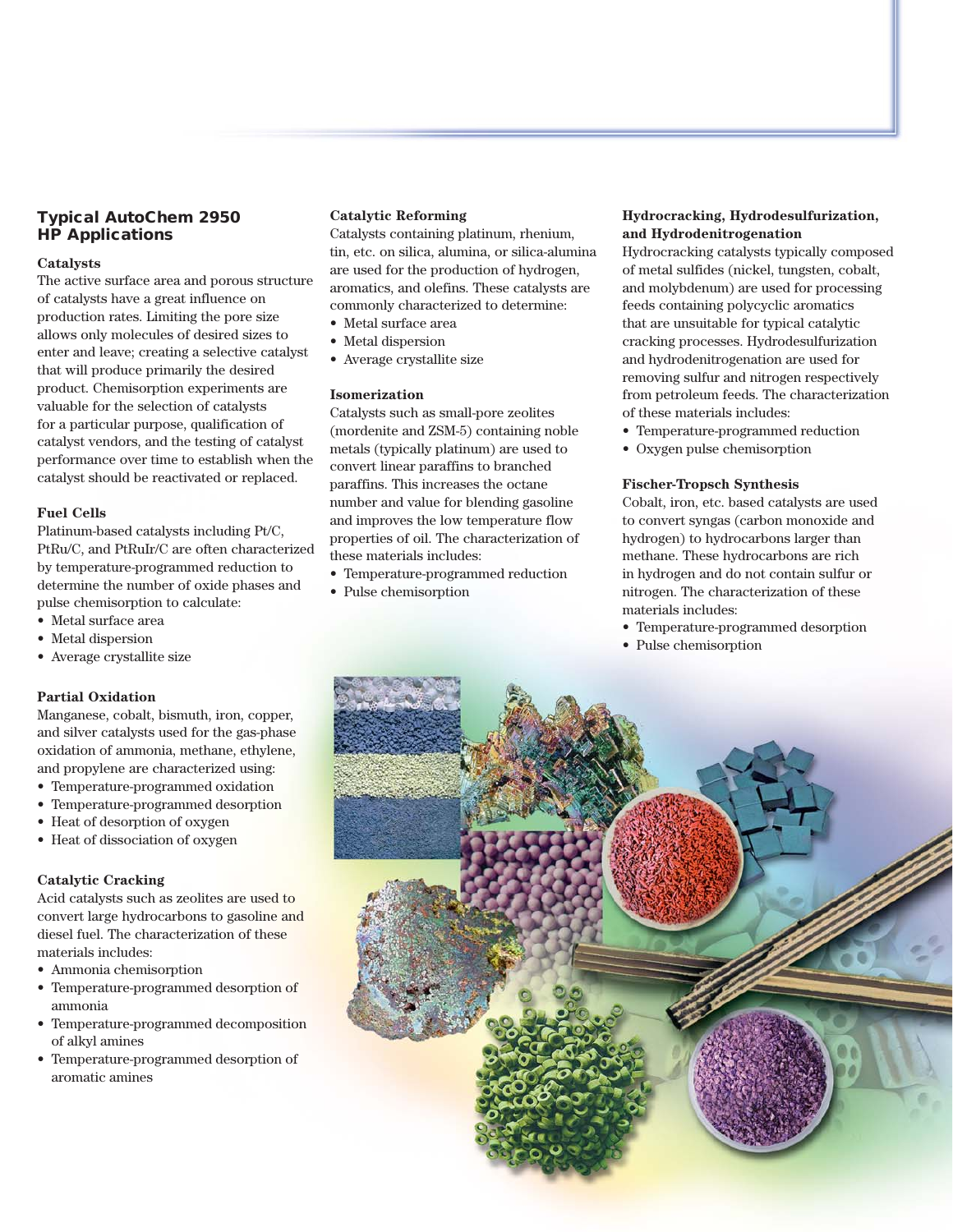# Hardware Versatility

#### AutoChem 2950 HP Hardware Advantages

The AutoChem HP features stainlesssteel construction, fully automated flow control and pressure control, an embedded microprocessor with real-time control, and an intuitive graphical user interface for reactor control. Like the AutoChem 2920, the AutoChem 2950 HP features a temperature-controlled, stainless-steel flow path to provide a stable inert operating environment and reduce the potential for condensation in the flow path. The embedded microprocessor allows the AutoChem series to operate with real-time control; this provides enhanced stability by separating the AutoChem control from a PC or workstation.

- **Twelve gas inlets** (4 each for preparation, carrier, and loop) provide the capability to perform sequential experiments such as TPR/TPO cycle experiments.
- Equipped with **high-precision,**  independently calibrated mass flow **controllers** providing extremely accurate, programmable gas control. The ability to control gas flow with accuracy assures a stable baseline and accurate determination of gas volumes.
- Analysis gas may be introduced to the carrier stream by a **precision automated loop**. A conveniently located septum is also provided through which analysis gas can be injected by means of a calibrated syringe.
- **Thermal conductivity detector (TCD)** is capable of detecting minute differences in the concentration of gases flowing into and out of the sample reactor. Its corrosion-resistant filaments are operated at constant temperature to prevent thermal runaway, which can destroy filaments in other systems.
- A **clamshell furnace** can heat the quartz sample reactor up to 1100 °C. The AutoChem 2950 HP permits any number

Cold Trap to remove condensable species – the Cold Trap is easily bypassed to improve response time



Easy-to-open clamshell furnace for accurate temperature control and ramping up to 1100 °C

Optional CryoCooler for subambient analyses (-100 °C to 1100 °C)

of ramp rates and sequences to facilitate customized experiments. The included **KwikCool** feature permits cooling the furnace temperature rapidly down to near ambient, reducing analysis time and increasing throughput. With the **CryoCooler option**, analysis temperatures can be ramped over the range of -100 °C to 1100 °C.

**• Four internal temperature-controlled zones** can be heated independently of each other to as much as 150 °C. This prevents condensation in the flow path and allows studies to be performed with vapors.

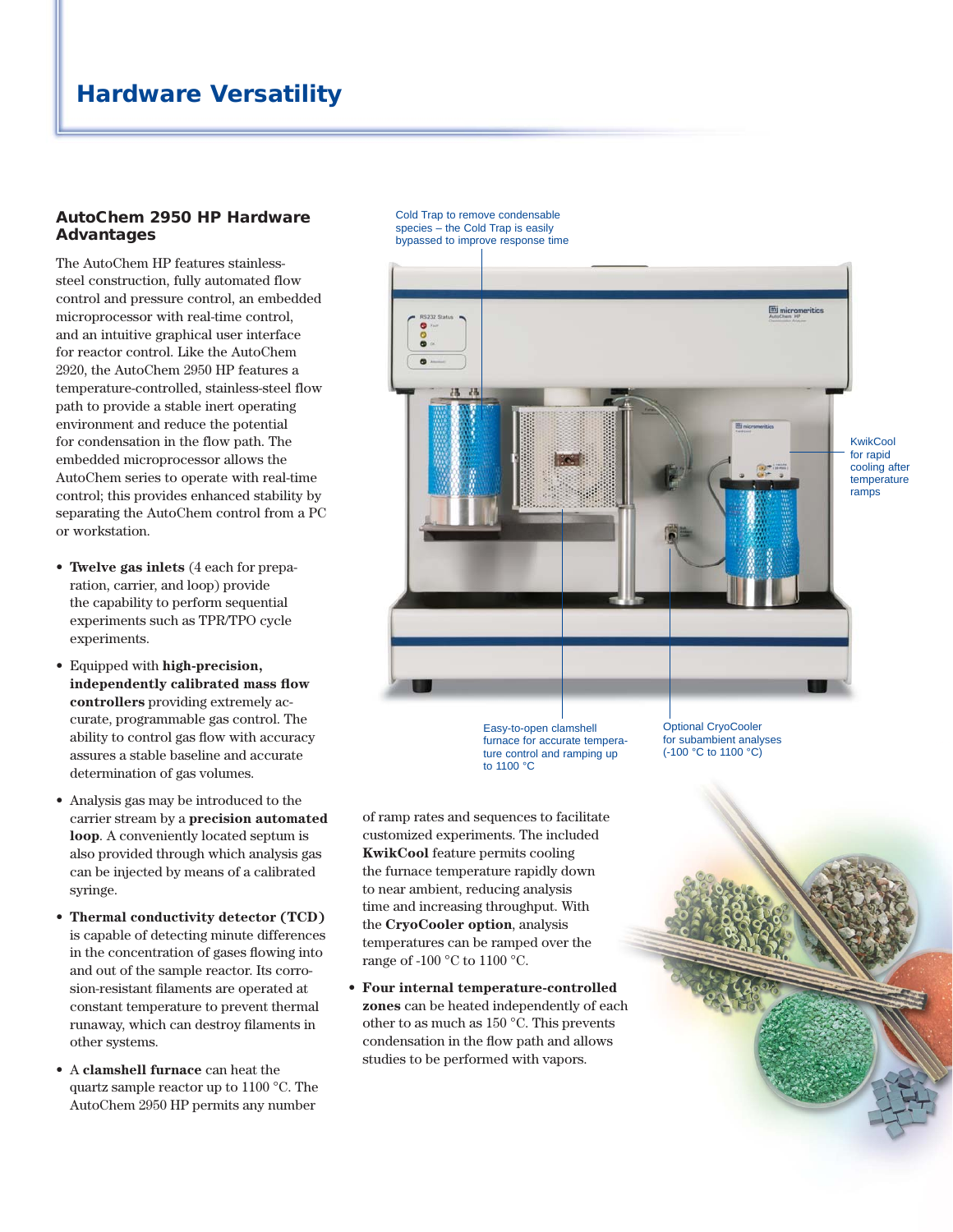- The extremely **low volume of the internal plumbing** minimizes peak spreading and significantly enhances peak resolution. Furthermore, it reduces the time lag between sample reactions and the corresponding detector response.
- A **cold trap** can remove certain substances before the gas flow reaches the detector. The cold trap can also be used as a delay path for BET surface area experiments.
- **Injection loops** are provided for injecting carefully measured doses of gases for analyses such as pulse chemisorption. The AutoChem HP is shipped with a 1.0-cm<sup>3</sup> loop installed; 0.5- and 5.0-cm3 loops are also included. If sample files are set up so that a loop is used for introducing gas into the analyzer, the instrument automatically doses the sample as specified in the sample file.
- **Stainless-steel sample tubes** are capable of safe operation up to 1500 psia

#### An Example of Use

Consider a temperature-programmed reduction (TPR) in which a metal oxide is reacted with hydrogen to form a pure metal, in this case platinum. Argon, which has a very low thermal conductivity, is used as a carrier gas. It is blended in a fixed proportion with hydrogen, an analysis gas with a much higher thermal conductivity. Then the gas mixture flows through the analyzer, through the sample, and past the detector.

When the gas blend begins flowing over the sample, a baseline reading is established by the detector. This baseline is established at a low enough temperature so that no reduction of the sample is occurring. The proportion of gases flowing over the detector is the same as the proportion of gases entering the analyzer, because at the low temperature, there is no interaction.



The temperature is then gradually increased and when a critical temperature is reached, hydrogen atoms in the gas flow react with the sample, forming  $\mathrm{H}_{2}\mathrm{O}$  molecules which are removed from the gas stream using a cold trap. As a result, the amount of hydrogen in the argon/hydrogen gas blend decreases and the proportion between the two gases shifts in the direction of argon, as does the mixture's thermal conductivity.

Since argon has a lower thermal conductivity than hydrogen, the mixture's thermal conductivity consequently decreases. The flowing gas removes heat from the filament more slowly, requiring less electricity to maintain a constant filament temperature. The instrument records the electrical demands as it changes (this is called the detector signal). The detector signal is recorded continuously over a range of temperatures. The resulting signals may present either positive or negative peaks.

This example illustrates the fundamental concept upon which the analyzer operates. Of course, the various types of analyses the AutoChem can perform result in different types of traces. For example, a pulse chemisorption analysis results in a series of peaks that gradually increases in size as the sample is dosed with separate but equal increments of gas. Initially, the gas uptake by the sample results in smaller peaks. But when all the active sites are saturated, no more gas can be taken up and the peaks become equal.

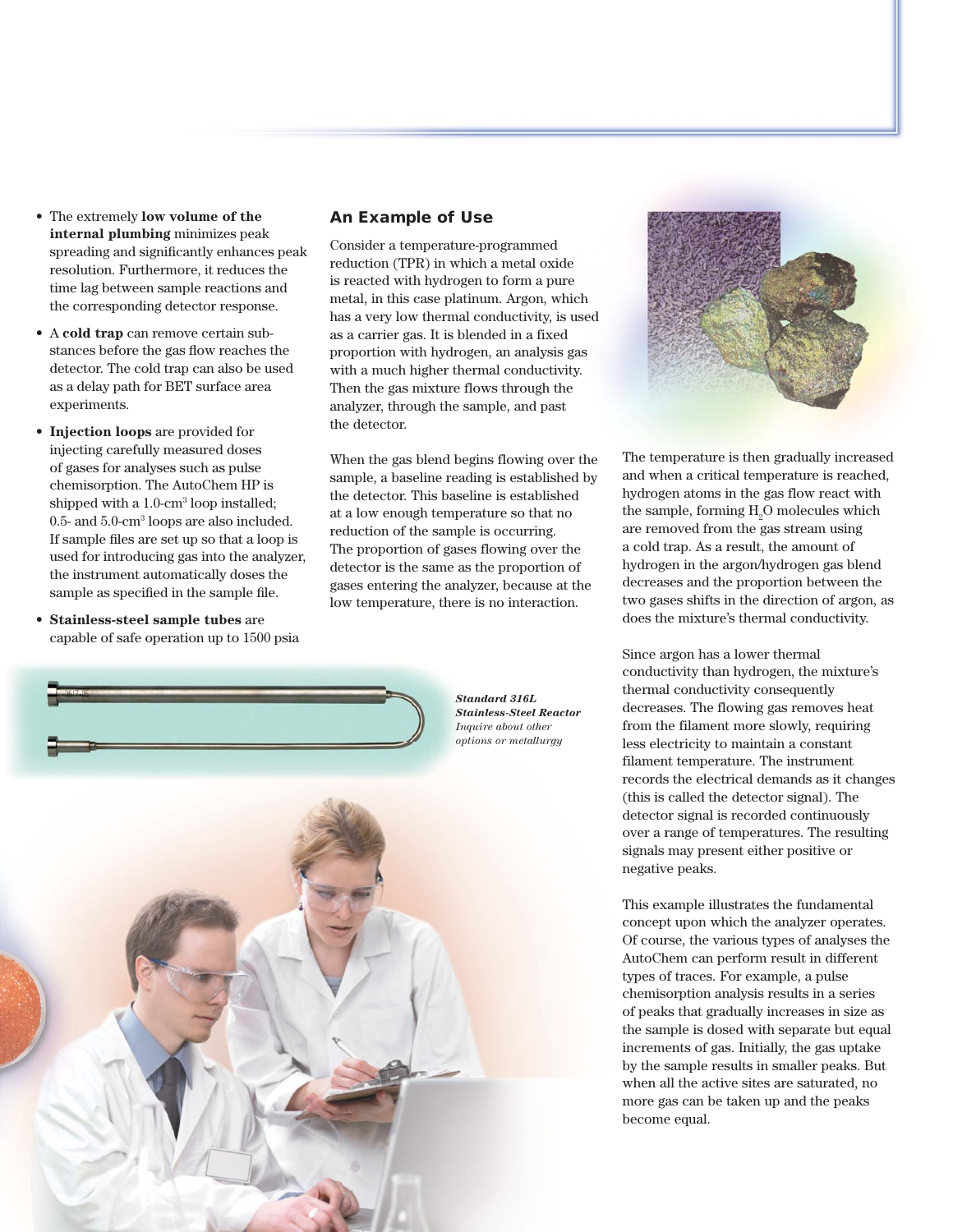#### AutoChem 2950 HP Software Features

The AutoChem 2950 HP is controlled by powerful Windows®-based software. It provides all the convenient features you are accustomed to when using Windowsbased programs. Point-and-click operations, pull-down menus, access to multiple printers and network drives, multitasking capability, and much more are featured in the AutoChem 2950 HP user interface. In addition, the familiar Windows format reduces the time required for training new operators, resulting in fast start-up and increased productivity.

## Additional Capabilities

• An Instrument Schematic screen displays the instrument's current operating status, including the availability of analysis and pretreatment gases and vapors, direction of the gas flow, TCD reading, and allows the operator to assume manual control of the instrument if desired.

- Set up Analysis Protocol Sequencing from any number of preprogrammed experiments or create a customized sequence. The user can easily select the pretreatment and analysis task, and specify criteria such as temperature ramp rates, gas flow rates, and data measurement intervals in the desired sequence. Modifications may be made to the analysis protocol at any time, even during analysis.
- Fully integrated, interactive peak editor package enables the user to evaluate results quickly and easily, edit peaks, and produce reports that reflect specific needs. Adjusting peak boundaries is a matter of simply pointing and clicking. The peak editor can also be used to deconvolute overlapping peaks. The peak deconvolution is a simple-to-use option on the peak space editor that allows the user to maximize the information.



*The AutoChem HP features user-programmable, backpressure control. This allows the user to evaluate materials, user pressures, and temperatures that are similar to real-world operating conditions. The TPR of copper oxide demonstrates the change in reduction kinetics as the partial pressure of hydrogen is increased.*





*The AutoChem HP includes easy-to-use peak fitting. This allows the user to rapidly deconvolute TPR, TPD, and TPO data to obtain a better understanding of the material being tested.*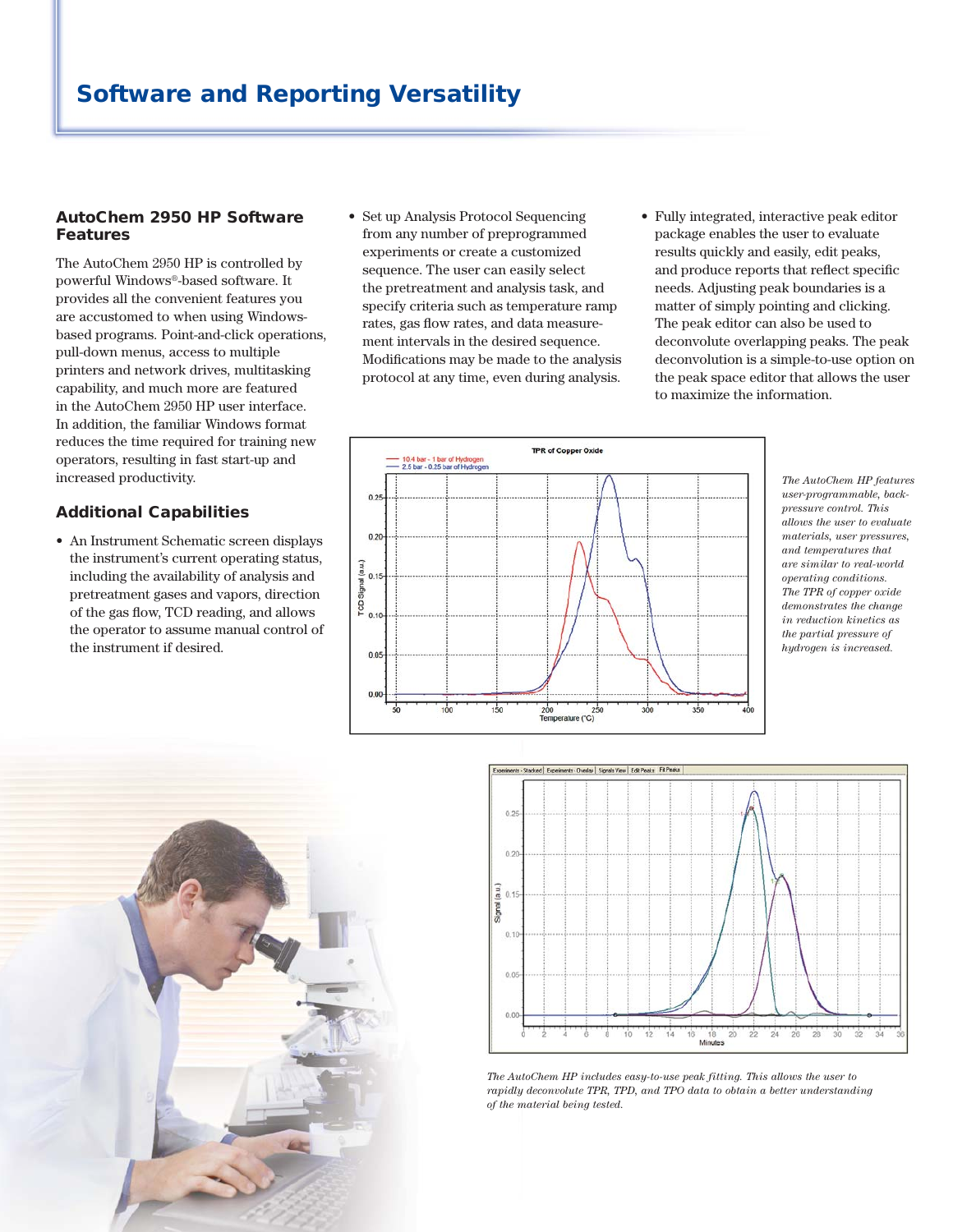- Numerous plots can be overlaid for easy comparison of different samples or for comparison of different data reduction techniques applied to the same sample. The operator can also plot two externally derived signals against time or sample temperature (e.g., mass spectrometer and gas chromatograph).
- Integration of mass spectrometer data files, which allows the manipulation of the TCD and mass spectrometer simultaneously.
- One computer can control two Micromeritics AutoChem HP analyzers making efficient use of valuable lab space.



*Traditional methods like pulse chemisorption are a standard feature of the AutoChem 2950 HP. Pulse chemisorption calculations provide a rapid and accurate method for assessing the active monolayer of a catalyst.* 



*Varying the hydrogen pressure allows additional hydrogen to be stored in palladium as can be demonstrated using the temperature-programmed desorption of hydrogen from palladium.*

|          |                    |        | Calibration: None<br>Signal Offset 0.00000 | Experiment 1: H2 Pulse Chemisorption<br>Analysis Type: Pulse Chemisorption<br>Measured Flow Rate: 50.13 cm <sup>3</sup> STP/min |                                                    |                      |  |
|----------|--------------------|--------|--------------------------------------------|---------------------------------------------------------------------------------------------------------------------------------|----------------------------------------------------|----------------------|--|
|          |                    |        | Signal Inverted: No                        |                                                                                                                                 |                                                    |                      |  |
|          | Peak Table         |        |                                            |                                                                                                                                 |                                                    |                      |  |
|          | Peak<br>Number     |        | Temperature at<br>Maximum (°C)             | Quantity<br>Adsorbed<br>(cm <sup>3</sup> /q STP)                                                                                | Cumulative<br>Quantity (cm <sup>3</sup> /g<br>STP) |                      |  |
|          | 1<br>$\frac{2}{3}$ |        | 36.3<br>35.4                               | 0.04583<br>0.04138                                                                                                              | 0.04583<br>0.08722                                 |                      |  |
|          |                    |        | 35.0                                       | 0.00147                                                                                                                         | 0.08869                                            |                      |  |
|          | $\frac{4}{5}$      |        | 34.2<br>33.6                               | 0.00000<br>0.00095                                                                                                              | 0.08869<br>0.08964                                 |                      |  |
|          | ß.                 |        | 33.1                                       | 0.00000                                                                                                                         | 0.08964                                            |                      |  |
|          |                    |        |                                            | <b>Pulse Chemisorption Analysis Summary</b>                                                                                     |                                                    |                      |  |
| Element  | Percent of         |        | Atomic                                     | Stoichiometry                                                                                                                   | Atomic                                             | Density              |  |
|          | Sample<br>Mass (%) |        | Weight                                     | Factor                                                                                                                          | Cross-<br>Sectional<br>Area (nm <sup>3</sup> )     | (q/cm <sup>3</sup> ) |  |
| platinum |                    | 0.5000 | 195,090                                    | 2.000                                                                                                                           | 0.0800                                             | 21.450               |  |
|          |                    |        |                                            | Active Loop Volume at 110.8 °C: 0.03595 cm <sup>3</sup> STP                                                                     |                                                    |                      |  |
|          |                    |        |                                            | Cumulative Quantity: 0.08964 cm3/g STP                                                                                          |                                                    |                      |  |
|          |                    |        | Metal Dispersion: 31.2077%                 |                                                                                                                                 |                                                    |                      |  |
|          |                    |        |                                            | Metallic Surface Area: 0.3854 m <sup>2</sup> /g sample                                                                          |                                                    |                      |  |
|          |                    |        | Active Particle Diameter: 3.6291 nm        | Metallic Surface Area: 77.0779 m <sup>2</sup> /o metal                                                                          |                                                    |                      |  |

*The AutoChem HP features a full reporting system that includes calculations for active surface characterization. The pulse chemisorption report includes dispersion, active surface area, and crystallite size. Additional software features include a library of parameters for active metals and the capability to determine Arrhenius parameters based upon first-order kinetics.*

**To request a quote or additional product information, visit Micromeritics' web site at www.micromeritics.com or contact your local Micromeritics sales representative.**